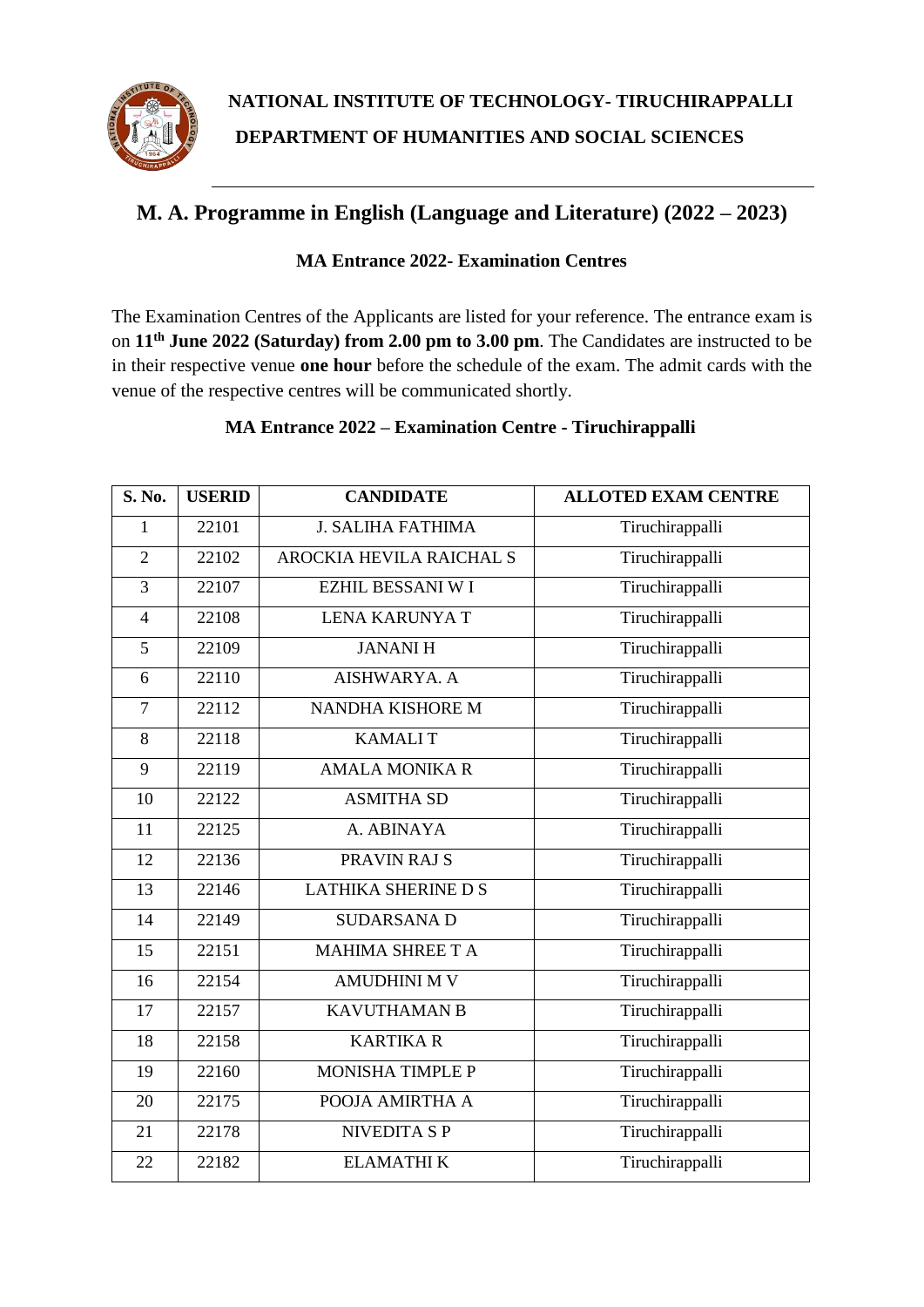| 23 | 22184 | <b>SHAYAL A</b>          | Tiruchirappalli |
|----|-------|--------------------------|-----------------|
| 24 | 22185 | <b>RAJESHWARI S</b>      | Tiruchirappalli |
| 25 | 22187 | <b>VIJAYA KUMAR K</b>    | Tiruchirappalli |
| 26 | 22197 | <b>ROSHINI V</b>         | Tiruchirappalli |
| 27 | 22200 | <b>MONICKA SRE R V</b>   | Tiruchirappalli |
| 28 | 22202 | NIVEDHITHA V             | Tiruchirappalli |
| 29 | 22207 | P THRINITHA              | Tiruchirappalli |
| 30 | 22212 | <b>V VIDYA</b>           | Tiruchirappalli |
| 31 | 22218 | DEBORAH MERCY E S        | Tiruchirappalli |
| 32 | 22219 | PRATHEEBA S              | Tiruchirappalli |
| 33 | 22220 | SOUNDARYA JANAKI.A       | Tiruchirappalli |
| 34 | 22224 | <b>V.SHRIMATHI</b>       | Tiruchirappalli |
| 35 | 22228 | <b>SHWETHARS</b>         | Tiruchirappalli |
| 36 | 22232 | PAVITHRA M               | Tiruchirappalli |
| 37 | 22235 | PRATHEEBA S              | Tiruchirappalli |
| 38 | 22238 | <b>DEEKSHASV</b>         | Tiruchirappalli |
| 39 | 22242 | N JENCY FLORA            | Tiruchirappalli |
| 40 | 22245 | <b>ANTONETTE RIANA C</b> | Tiruchirappalli |
| 41 | 22250 | <b>DHIVYA A P</b>        | Tiruchirappalli |
| 42 | 22255 | A SAI SRIJA              | Tiruchirappalli |
| 43 | 22263 | <b>ABERAMEE S</b>        | Tiruchirappalli |
| 44 | 22264 | SREELAKSHMI.K            | Tiruchirappalli |
| 45 | 22265 | SOPHIA A                 | Tiruchirappalli |
| 46 | 22269 | <b>KALAIMATHI K</b>      | Tiruchirappalli |
| 47 | 22270 | LYDIA I                  | Tiruchirappalli |
| 48 | 22271 | <b>JASMINE AARTHI. S</b> | Tiruchirappalli |
| 49 | 22275 | <b>DIVYA G</b>           | Tiruchirappalli |
| 50 | 22276 | RANESHA FRIDOLIN X       | Tiruchirappalli |
| 51 | 22278 | <b>RAJSHREE.S</b>        | Tiruchirappalli |
| 52 | 22285 | <b>J. JEYASHREE</b>      | Tiruchirappalli |
| 53 | 22286 | <b>SURYAKANTH K. B</b>   | Tiruchirappalli |
| 54 | 22287 | <b>LYDIA X</b>           | Tiruchirappalli |
| 55 | 22288 | PREETHAR                 | Tiruchirappalli |
| 56 | 22292 | K ANUPRIYA BABU          | Tiruchirappalli |
| 57 | 22301 | <b>JEYASHREE B</b>       | Tiruchirappalli |
| 58 | 22302 | SIVARANJANI RAMALINGAM   | Tiruchirappalli |
| 59 | 22305 | <b>SATHYAT</b>           | Tiruchirappalli |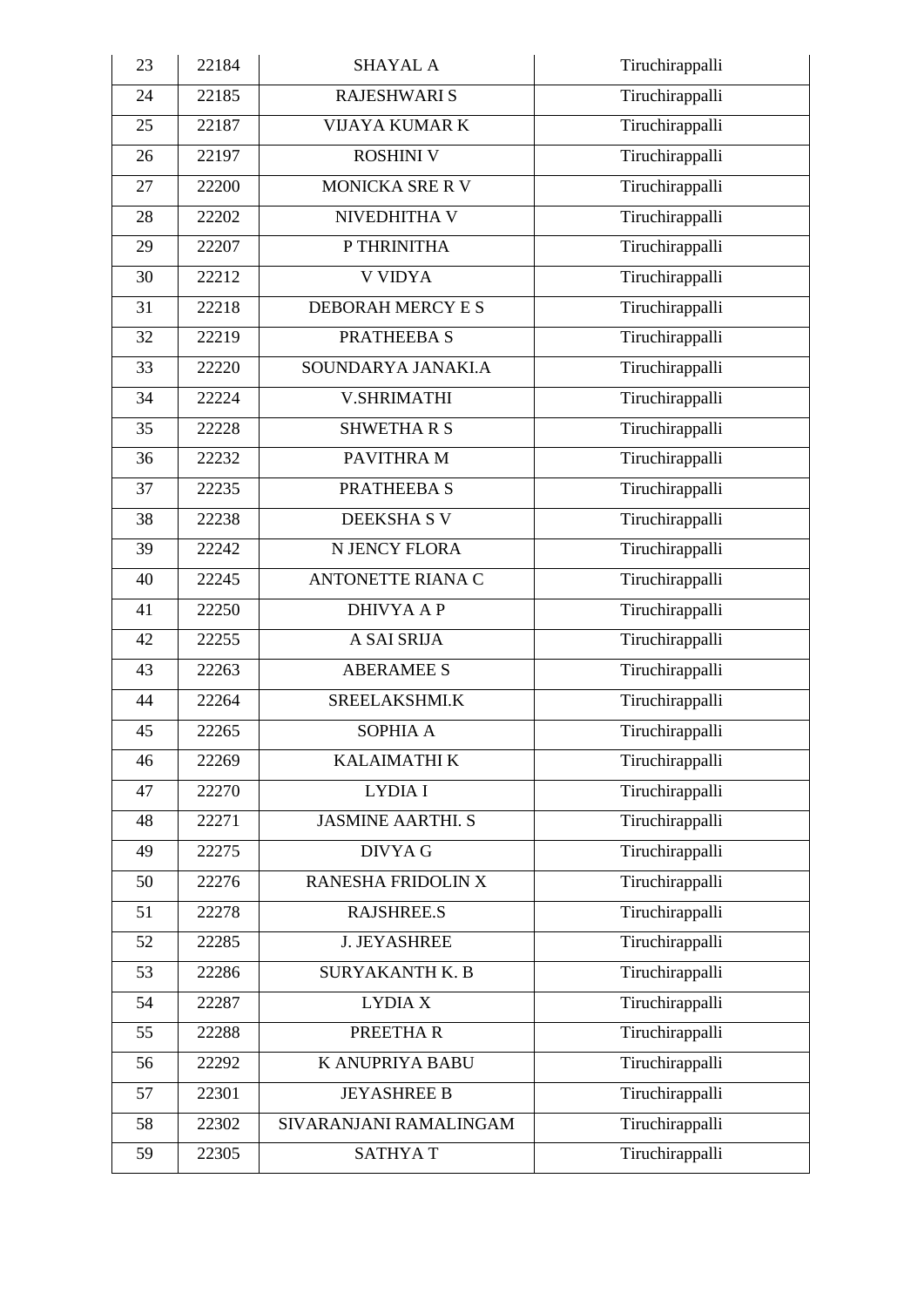| 60 | 22306 | <b>KEERTHEE R</b>            | Tiruchirappalli |
|----|-------|------------------------------|-----------------|
| 61 | 22307 | <b>IYNI SHARON R</b>         | Tiruchirappalli |
| 62 | 22312 | <b>ABHA G WARRIER</b>        | Tiruchirappalli |
| 63 | 22313 | VHANNATHAMIL MATHI A B       | Tiruchirappalli |
| 64 | 22314 | <b>AKSHAYA R</b>             | Tiruchirappalli |
| 65 | 22316 | <b>KARTHIKA N</b>            | Tiruchirappalli |
| 66 | 22326 | <b>AARTHIV</b>               | Tiruchirappalli |
| 67 | 22331 | <b>SUVEDHAR</b>              | Tiruchirappalli |
| 68 | 22344 | <b>JAIVIGNESWARI S. R</b>    | Tiruchirappalli |
| 69 | 22348 | <b>AKASH SARMA</b>           | Tiruchirappalli |
| 70 | 22353 | <b>ABISHAWT</b>              | Tiruchirappalli |
| 71 | 22354 | <b>NAGALLA ARVIND</b>        | Tiruchirappalli |
| 72 | 22355 | <b>SANJAIKUMAR P</b>         | Tiruchirappalli |
| 73 | 22360 | <b>VARSHINI S</b>            | Tiruchirappalli |
| 74 | 22363 | <b>CYRIL JONES V</b>         | Tiruchirappalli |
| 75 | 22364 | <b>CHANDRA MUKHI R</b>       | Tiruchirappalli |
| 76 | 22369 | <b>ABARNAR</b>               | Tiruchirappalli |
| 77 | 22372 | PARVATHA B                   | Tiruchirappalli |
| 78 | 22374 | NAGANANDHINI N R             | Tiruchirappalli |
| 79 | 22387 | <b>RAM NITHYASHREE</b>       | Tiruchirappalli |
| 80 | 22396 | <b>KISHORE BARATHI B S</b>   | Tiruchirappalli |
| 81 | 22397 | RANESHA FRIDOLIN X           | Tiruchirappalli |
| 82 | 22422 | <b>JANANI B</b>              | Tiruchirappalli |
| 83 | 22433 | <b>SHEVAANI G</b>            | Tiruchirappalli |
| 84 | 22437 | <b>ANURADHA S</b>            | Tiruchirappalli |
| 85 | 22439 | <b>SHRI GOURI R S MATHAD</b> | Tiruchirappalli |
| 86 | 22446 | MIRIAM RAGLIN RUBISHA R      | Tiruchirappalli |
| 87 | 22476 | THULASIPRIYA M               | Tiruchirappalli |
| 88 | 22480 | SHUBHAKARINI K. S            | Tiruchirappalli |
| 89 | 22483 | <b>NEERAJ ABE S S</b>        | Tiruchirappalli |
| 90 | 22496 | <b>KANISHKA S</b>            | Tiruchirappalli |
| 91 | 22500 | DIVYA DHARSHINI A            | Tiruchirappalli |
| 92 | 22524 | <b>BRINDHA RAM</b>           | Tiruchirappalli |
| 93 | 22528 | <b>TERRENCIA S R</b>         | Tiruchirappalli |
| 94 | 22541 | <b>JANANIA</b>               | Tiruchirappalli |
| 95 | 22548 | SOMPALLE PRANATHI            | Tiruchirappalli |
| 96 | 22549 | <b>ABIKSHAM</b>              | Tiruchirappalli |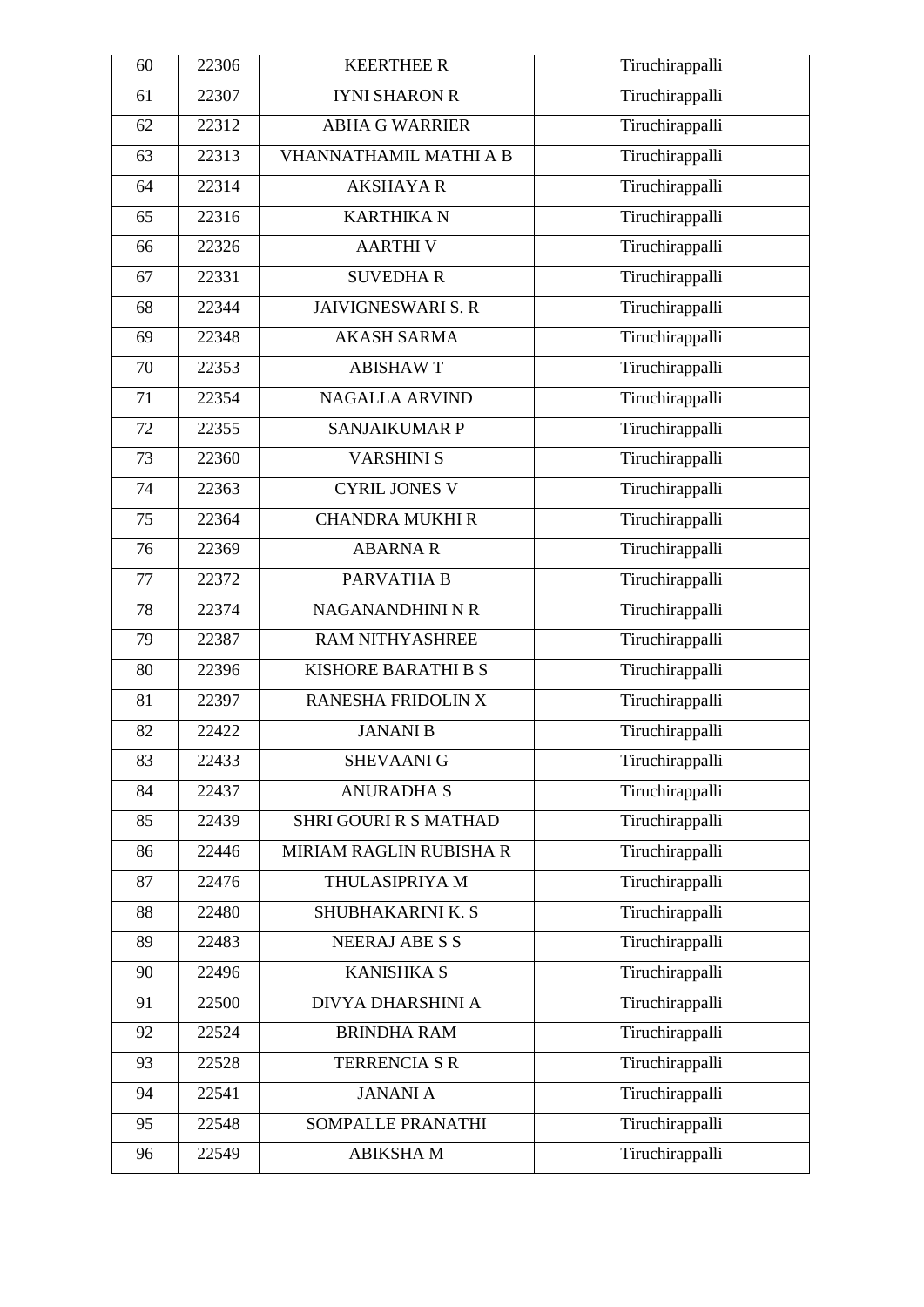| 97  | 22550 | <b>I. VASANTHA SHREE</b>   | Tiruchirappalli |
|-----|-------|----------------------------|-----------------|
| 98  | 22570 | <b>SUNANTHINI S</b>        | Tiruchirappalli |
| 99  | 22574 | ARUNAMALYA.K. E            | Tiruchirappalli |
| 100 | 22580 | <b>SHREETHIKA D</b>        | Tiruchirappalli |
| 101 | 22581 | <b>JASPER SAM RONALD I</b> | Tiruchirappalli |

### **MA Entrance 2022 – Examination Centre - Trivandrum**

| S. No.         | <b>USERID</b> | <b>CANDIDATE</b>                | <b>ALLOTED EXAM CENTRE</b> |
|----------------|---------------|---------------------------------|----------------------------|
| $\mathbf{1}$   | 22124         | ANAKHA KRISHNAN B               | Trivandrum                 |
| $\overline{2}$ | 22126         | <b>DIYA HANNA GEORGE</b>        | Trivandrum                 |
| 3              | 22137         | <b>GOURI KRISHNA M</b>          | Trivandrum                 |
| $\overline{4}$ | 22139         | <b>ARYA ASOK</b>                | Trivandrum                 |
| 5              | 22141         | <b>ANAGHA RAJAN</b>             | Trivandrum                 |
| 6              | 22144         | BASIL GEORGE CHETTAKKATTIL SABU | Trivandrum                 |
| $\tau$         | 22148         | <b>ALIZA MERIA MATHEW</b>       | Trivandrum                 |
| 8              | 22155         | <b>MEERA RAMESH M</b>           | Trivandrum                 |
| 9              | 22172         | <b>GRACE ANNA MATHEW</b>        | Trivandrum                 |
| 10             | 22173         | <b>ALNAM</b>                    | Trivandrum                 |
| 11             | 22181         | <b>GAYATHRI NAMBIAR</b>         | Trivandrum                 |
| 12             | 22183         | ABIYA. A                        | Trivandrum                 |
| 13             | 22214         | <b>BINOY GOPAL M</b>            | Trivandrum                 |
| 14             | 22215         | <b>MAHIMA VARMA</b>             | Trivandrum                 |
| 15             | 22217         | <b>APARNA</b>                   | Trivandrum                 |
| 16             | 22222         | MAREENA MARY P G                | Trivandrum                 |
| 17             | 22225         | <b>MALAVIKA S</b>               | Trivandrum                 |
| 18             | 22227         | <b>MARIA SHARON C</b>           | Trivandrum                 |
| 19             | 22243         | <b>DONA ANN GEORGE</b>          | Trivandrum                 |
| 20             | 22247         | <b>ANNIE GEORGE</b>             | Trivandrum                 |
| 21             | 22260         | ANSHA ASHRAF A                  | Trivandrum                 |
| 22             | 22268         | <b>ANUGRAHA SAJI</b>            | Trivandrum                 |
| 23             | 22291         | <b>ANNA ROSE ANTONY</b>         | Trivandrum                 |
| 24             | 22295         | <b>JOEL JOSEPH</b>              | Trivandrum                 |
| 25             | 22315         | <b>ANUSREE N</b>                | Trivandrum                 |
| 26             | 22337         | <b>ANNE MARY JOB</b>            | Trivandrum                 |
| 27             | 22341         | <b>JAYALEKSHMI L R</b>          | Trivandrum                 |
| 28             | 22342         | <b>SREENAND. R</b>              | Trivandrum                 |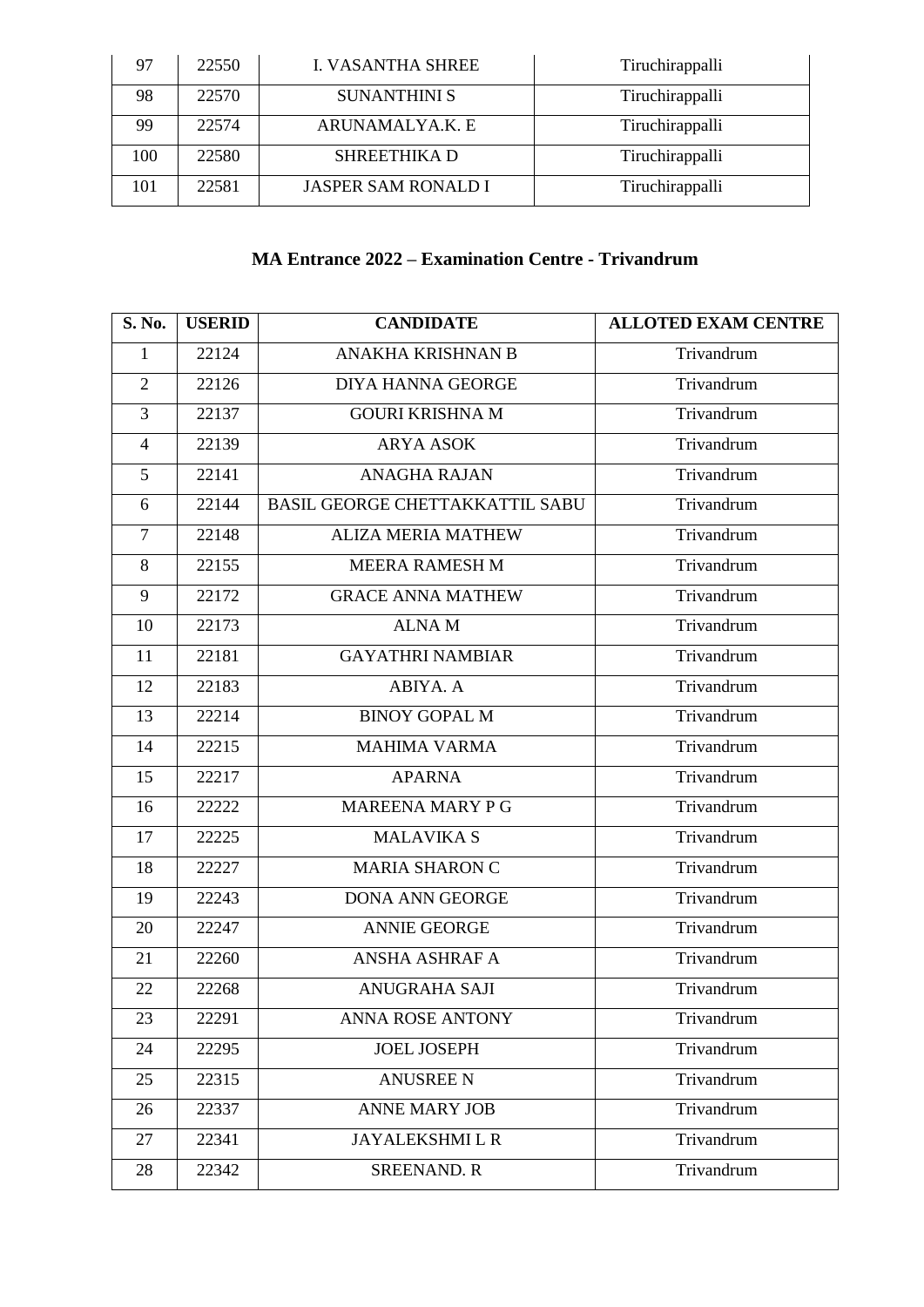| 29 | 22357 | <b>GOPIKA K C</b>        | Trivandrum |
|----|-------|--------------------------|------------|
| 30 | 22361 | <b>HARITHA JAYAN</b>     | Trivandrum |
| 31 | 22362 | SANGEETHA SAJAN          | Trivandrum |
| 32 | 22391 | <b>SNEHA S</b>           | Trivandrum |
| 33 | 22394 | <b>SREELEKSHMI S</b>     | Trivandrum |
| 34 | 22403 | <b>AKHILATS</b>          | Trivandrum |
| 35 | 22413 | <b>SAI GAYATHRI</b>      | Trivandrum |
| 36 | 22414 | <b>ARUNDATHI A R</b>     | Trivandrum |
| 37 | 22415 | STEEV PUNNAN ABRAHAM     | Trivandrum |
| 38 | 22416 | CHANDRALEKHA KOYAPPALLI  | Trivandrum |
| 39 | 22421 | <b>ABHIRAMI J ANIL</b>   | Trivandrum |
| 40 | 22427 | <b>SREYA K PRAKASH</b>   | Trivandrum |
| 41 | 22431 | NAYANTHARA THILAK        | Trivandrum |
| 42 | 22432 | <b>NISHANA A</b>         | Trivandrum |
| 43 | 22444 | <b>ANAGHAKV</b>          | Trivandrum |
| 44 | 22447 | <b>AARDRA ATHEESH</b>    | Trivandrum |
| 45 | 22455 | <b>SANDRA BAIJU</b>      | Trivandrum |
| 46 | 22461 | <b>GAYATHRIOG</b>        | Trivandrum |
| 47 | 22468 | <b>ANANYA BABU</b>       | Trivandrum |
| 48 | 22470 | <b>GOPIKA O G</b>        | Trivandrum |
| 49 | 22471 | <b>VISHNUPRIYA A</b>     | Trivandrum |
| 50 | 22478 | <b>NEHA MARY JOJAN</b>   | Trivandrum |
| 51 | 22479 | <b>KEZIAH ANN BINNY</b>  | Trivandrum |
| 52 | 22485 | NITHUNA VINOD            | Trivandrum |
| 53 | 22488 | <b>ABIN N M</b>          | Trivandrum |
| 54 | 22489 | DEVIKA.P. U              | Trivandrum |
| 55 | 22497 | <b>ABHINAV PN</b>        | Trivandrum |
| 56 | 22506 | <b>OORMILA RAJEEV</b>    | Trivandrum |
| 57 | 22515 | HARSHA MARIA ALEX        | Trivandrum |
| 58 | 22520 | <b>SWATHY SUBHASH</b>    | Trivandrum |
| 59 | 22526 | <b>ABIYA CHRISPUS</b>    | Trivandrum |
| 60 | 22527 | <b>HARSHA B SABU</b>     | Trivandrum |
| 61 | 22535 | <b>ANUPAMA S V</b>       | Trivandrum |
| 62 | 22536 | <b>JYOTHIKA R PRASAD</b> | Trivandrum |
| 63 | 22537 | <b>JAYALEKSHMI A V</b>   | Trivandrum |
| 64 | 22539 | <b>GOWRI KRISHNA</b>     | Trivandrum |
| 65 | 22546 | <b>GOURI SURESH</b>      | Trivandrum |